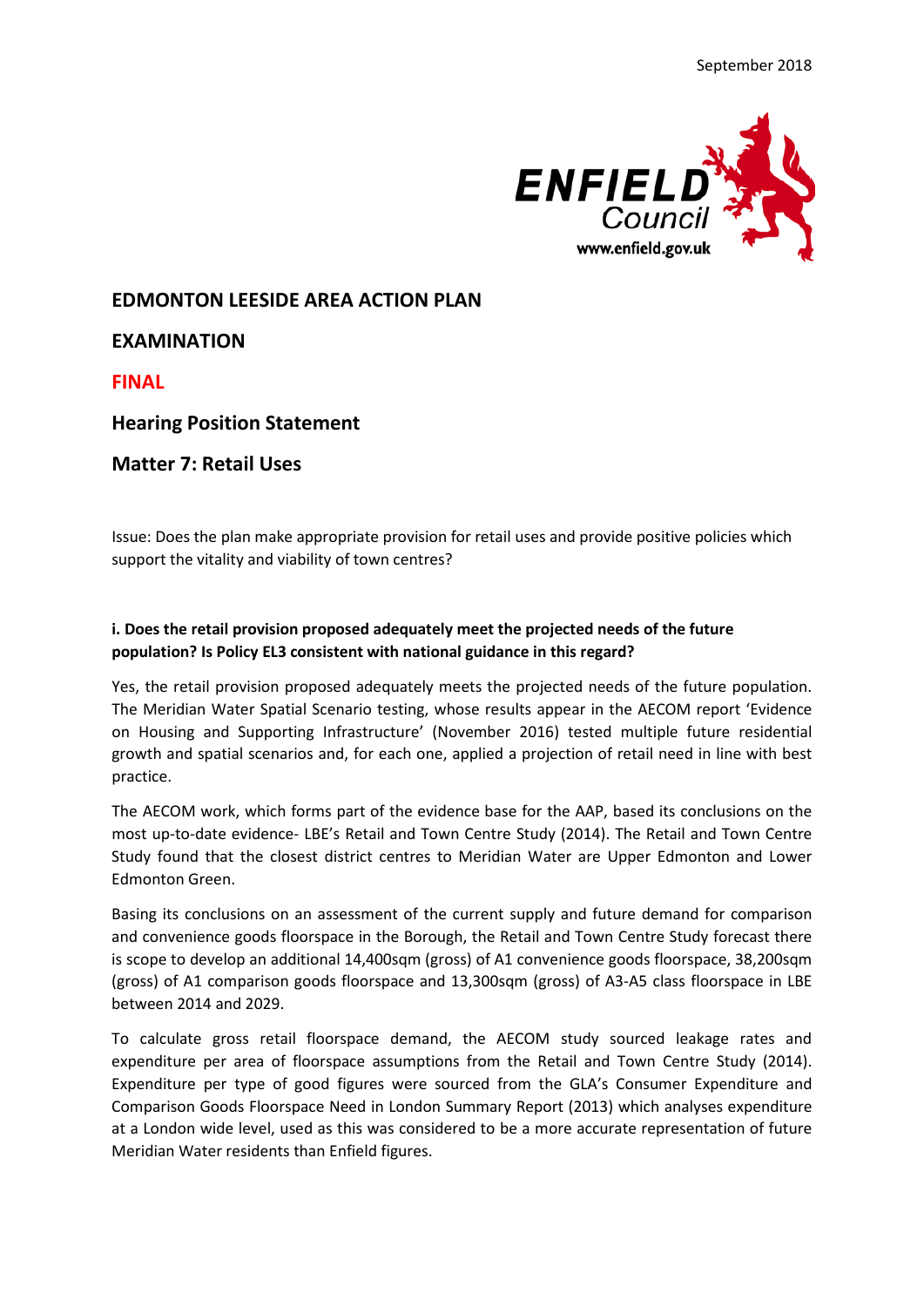The expenditure figures were multiplied using population yields to determine total gross expenditure figures by goods type. Leakage rates (convenience goods 70%, comparison goods 90% and food and beverages 70% respectively) were then applied to estimate how much of the gross expenditure would remain within Meridian Water, generating figures for net total expenditure. Expenditure per sqm of floorspace types were then applied to the net total expenditure figures to calculate the total areas of retail floorspace (first as gross external area, then discounted appropriately to determine net internal area) projected by dwelling scenario and by dwelling size mix.

The AECOM study concluded with a robust calculation of retail floorspace ranges (39sqm to 169sqm per hectare of developable land, depending on development scenario). The GLA was consulted on the study and raised no objection to its methodology or conclusions on retail projection in its Regulation 19 submission.

In terms of meeting the needs of the future population, retail also offers employment as well as goods and services. The new retail proposed at Meridian Water will provide hundreds of new FTE jobs, and will thus also help meet the economic needs of the future population. It has been calculated that new retail jobs would account for between 6 and 12% of all new jobs created at Meridian Water.

National guidance on planning for future local needs and/or for retail comprises:

- Paragraph 11 of the NPPF, which states that plans and decisions should apply a presumption in favour of sustainable development. For plan-making this means that plans should positively seek opportunities to meet the development needs of their area;
- Paragraph 20 of the NPPF, which states that strategic policies should set out an overall strategy for the pattern, scale and quality of development, and make sufficient provision for retail; and
- Paragraph 85 of the NPPF, which requires planning policies and decisions to support the role that town centres play at the heart of local communities, by taking a positive approach to their growth, management and adaptation. Planning policies should promote the long-term vitality and viability of town centres – by allowing them to grow and diversify in a way that can respond to rapid changes in the retail and leisure industries, allows a suitable mix of uses (including housing) and reflects their distinctive characters.

Reviewing these NPPF requirements, it is considered that Policy EL3 is entirely consistent with them. In terms of paragraph 11, it positively seeks opportunities to meet the development needs of the Edmonton Leeside area through the provision of new retail and complementary town centre uses. In line with paragraph 20, it defines a strategy for the pattern, scale, quality and general provision of retail; and on paragraph 85, it takes a wholly proactive, positive approach to the growth and management of the new Meridian Water town centre. It enables the centre to be responsive to rapid changes in the retail industry through encouraging multiple smaller rather than single larger units. It promotes long-term vitality and viability by seeking new retail fronting onto the most accessible parts of the Causeway, around the railway station, and on waterfronts. Finally, policy EL3 seeks smaller and independent shops, consistent with paragraph 85's call for distinctiveness and diversification.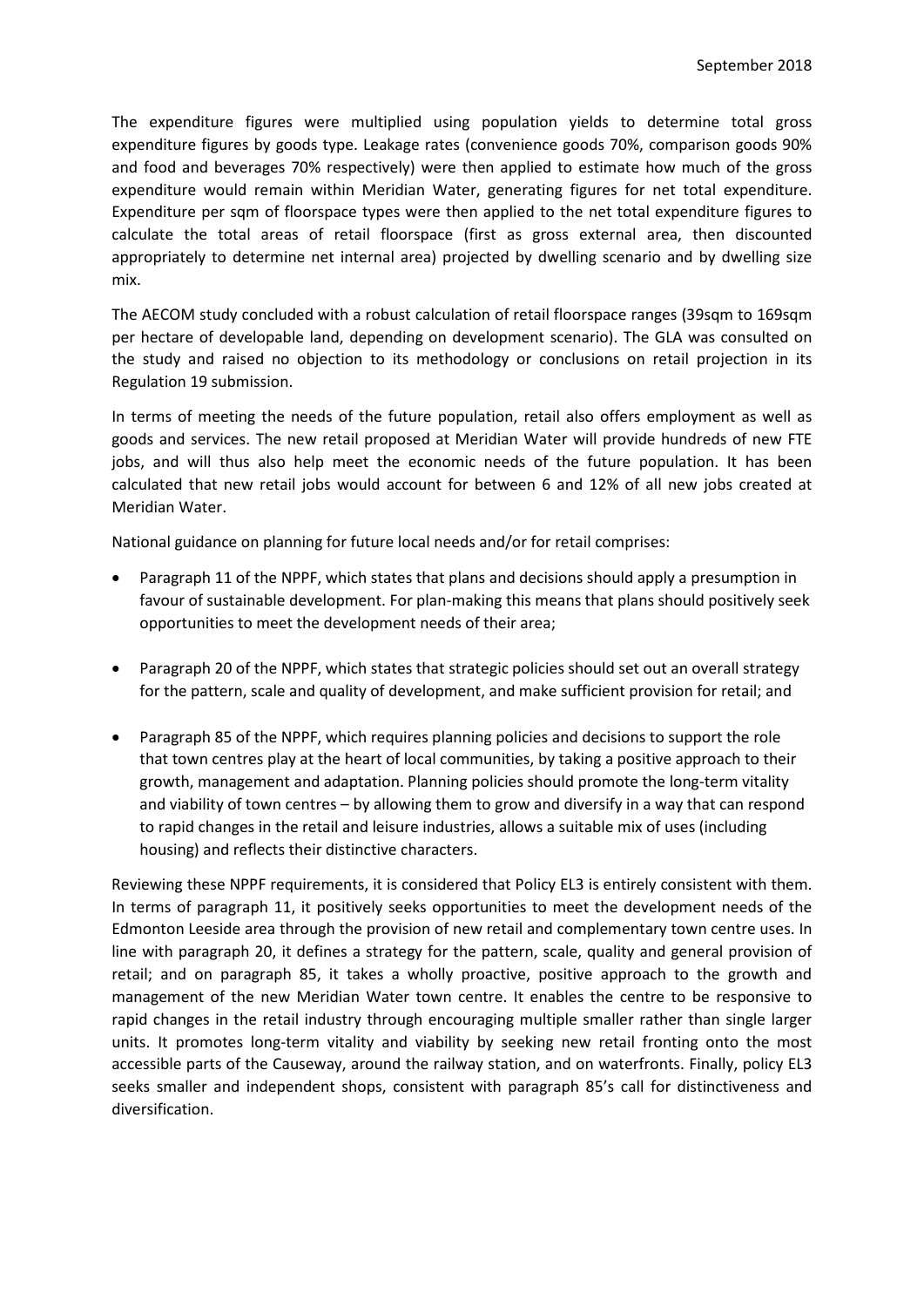Alongside its consistency with national guidance, the soundness of Policy EL3 is further enhanced through having appropriate regard to a wide range of more local policy, evidence and guidance on retail planning, including within the London Plan, the Upper Lee Valley Opportunity Area Planning Framework, the Enfield Local Plan, and the Enfield Retail and Town Centre Study (2014).

#### **ii. Would greater provision undermine nearby district centres?**

It is not considered that greater retail provision would undermine nearby district centres. This is made clear from the start of the Plan (Objective 2- Facilitating Economic Growth, which states that a new town centre will be delivered at Meridian Water without undermining the primary retail function of nearby district centres) and the Plan remains consistent on this point throughout.

Paragraph 5.5.2 provides further detail by noting that the Council expects the new retail centre to complement rather than compete with the surrounding district centres, not just of Enfield but also in Haringey. Edmonton Green is subject to significant regeneration efforts, including comparison floorspace delivery, and across the borough boundary south into Haringey both Tottenham and Northumberland Park will also undergo significant investment and regeneration during the plan period.

Restaurants, bars, small-scale independent shops and cafes, either on waterfronts or within pedestrianised precincts, do not appear as distinctive features within the nearby district centres. However, as set out in Policy EL3, all of these features will be crucial for the retail offer at Meridian Water. In this sense, the qualitative sense of place and street scene of the Meridian Water town centre (as illustrated in the AAP document) will be very different from the existing local offer. As such, there will clearly be a great degree of complementarity rather than competition with or undermining of nearby district centres.

The AAP provides further safeguards relevant to answering this question: for example, Policy EL3 requires that development proposals for A-Class uses which, cumulatively, would lead to provision greater than 2,000 square metres, must demonstrate evidence that there would be no adverse effect on neighbouring centres and would be in proportion to the growth in local demand.

Likewise, paragraph 5.5.4 notes that any development in Meridian Water over and above that set out in the AAP should be supported by an up to date retail study or similar document demonstrating need, and would have to be developed through a phased approach that would not harm the vitality and viability of other centres. Additionally, paragraph 5.5.8 states that the town centre will need to provide for small and independent shops in accordance with DMD 29. Affordable floorspace should be provided to help maintain and enhance the centre's social and economic offer.

### **iii. How do the aspirations for Ravenside Retail Park accord with the aims and objectives of the Meridian Water Masterplan?**

The aspirations for Ravenside Retail Park are for its reconfiguration to improve urban design through active frontages, public realm improvements, integration with the existing and planned urban grain at Meridian Water and other areas of the AAP, increased pedestrian accessibility, minimised surface car parking, and improved green landscaping, all of which would greatly enhance the quality and appearance of the area.

These aspirations are based on the evidence that Ravenside Retail Park continues to fulfil an important function locally (in line with the findings of the 2014 Retail and Town Centre Study). Paragraph 5.6.2 of the AAP notes that it plays a role in the borough's retail hierarchy and provides an out-of-town retail function. Additionally, paragraph 5.6.3 notes London Plan support for the positive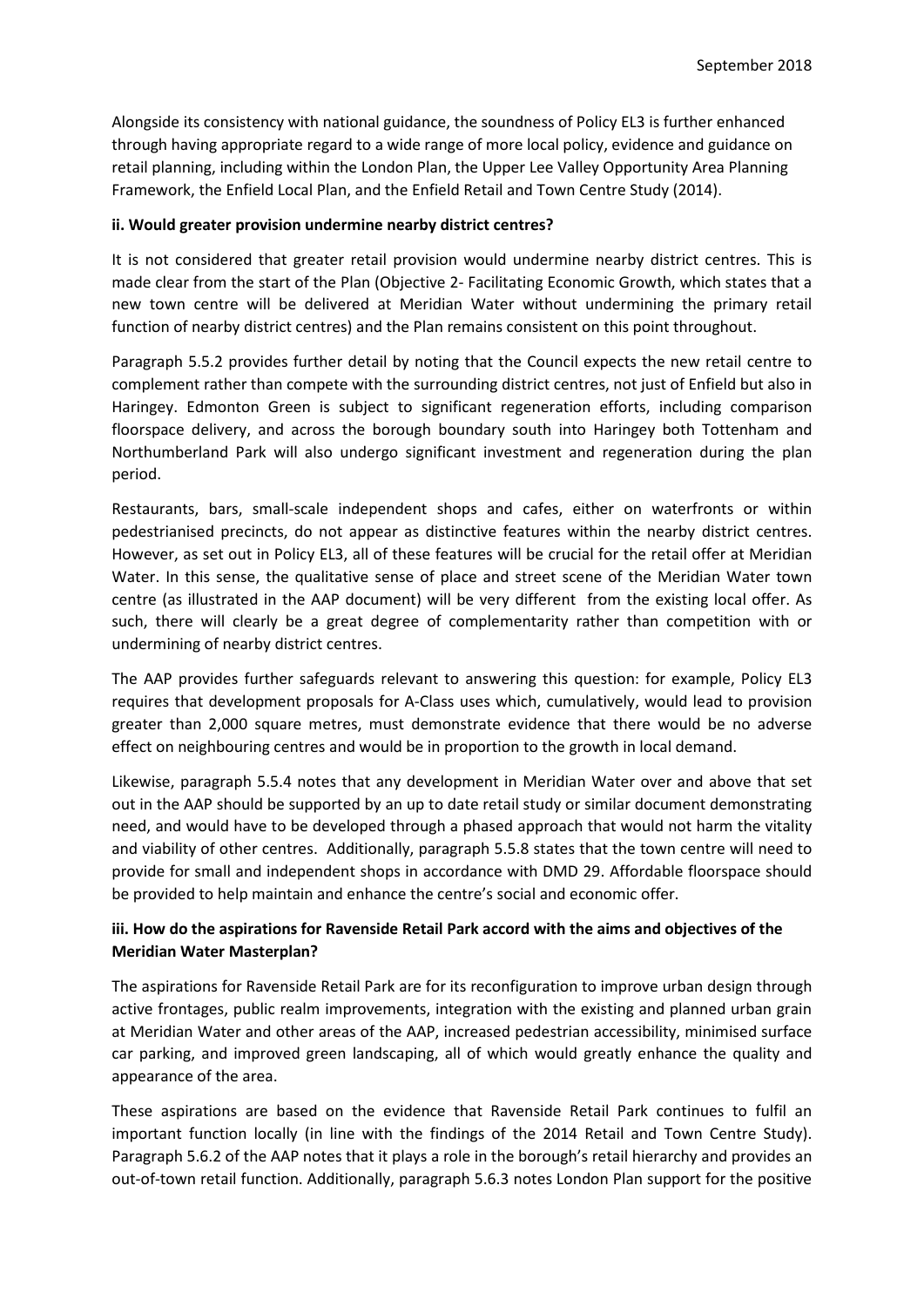contribution that out of town retail parks can have where they complement and do not compete with town centres, in part through offering comparison retail for bulky items.

All of this evidence suggests that Ravenside Retail Park, like other existing retail businesses in Meridian Water, should be retained and enhanced through redevelopment. The design and access improvements proposed, which will be subject to more detailed masterplanning, are entirely consistent with the overall aims and objectives of the AAP to achieve a step change in the quality of the urban environment and to regenerate a major under-performing, underused, largely brownfield site.

Specifically, the approach to Ravenside Retail Park, as set out in Policy EL4, accords with Objective 1 of the AAP (Building a sustainable urban neighbourhood, in part through embodying the principles of good design to ensure a robust relationship between a variety of uses and activities, high quality public realm, and intuitive movement patterns). It also accords with Objective 2 (Facilitating Economic Growth) through aiming to increase employment opportunities and capitalise on increased public transport accessibility and customer base at Meridian Water. Finally, it accords with Objective 3 (Connectivity) through improving access, and utilise the blue for pedestrians and cyclists with better routes and connections within Edmonton Leeside.

As such, the aspirations for Ravenside Retail Park accord clearly and directly with the aims and objectives of the ELAAP.

### **iv. How will the de-designation of Angel Road Retail Park achieve the objective of supporting employment provision in Edmonton Leeside? Are there any disadvantages from doing so?**

The de-designation of Angel Road Retail Park, which is in line with London Plan policy 2.15, will achieve the objective of supporting employment provision in Edmonton Leeside by developing a large new area of mixed employment provision in a location less suited to retail due to poor accessibility (the only direct access for pedestrians is a footbridge across the North Circular Road).

As noted by AAP paragraph 7.3.3, de-designation will support employment provision by allowing the development of a more integrated, consolidated area safeguarding important employment opportunities at Eley Estate and the wider SIL area.

New development of commercial spaces could cater for small businesses and support ancillary uses to strengthen the vitality and viability of other employment uses. Small scale walk to services could be introduced, such as a workplace crèche or café, which meet the essential day to day needs of the industrial occupiers. Policy EL16 specifically qualifies support for employment mixed use in this location only where it will support the vitality and viability of the existing Eley Estate and contribute to a net overall increase in jobs.

Inevitably, there is a disadvantage of de-designating Angel Road Retail Park, which is that some loss of retail jobs could occur. However, it is clear that the number of retail jobs in this relatively small retail park has shrunk in recent years; for example, one large formerly retail unit has been converted to a banqueting hall.

### **v. How will the plan respond to the business needs of existing retail operators within the Plan area?**

The main existing retail operators within the Plan area are Ikea, Tesco and the businesses at the Ravenside Retail Park, between them providing approximately 1,100 retail jobs and thus making a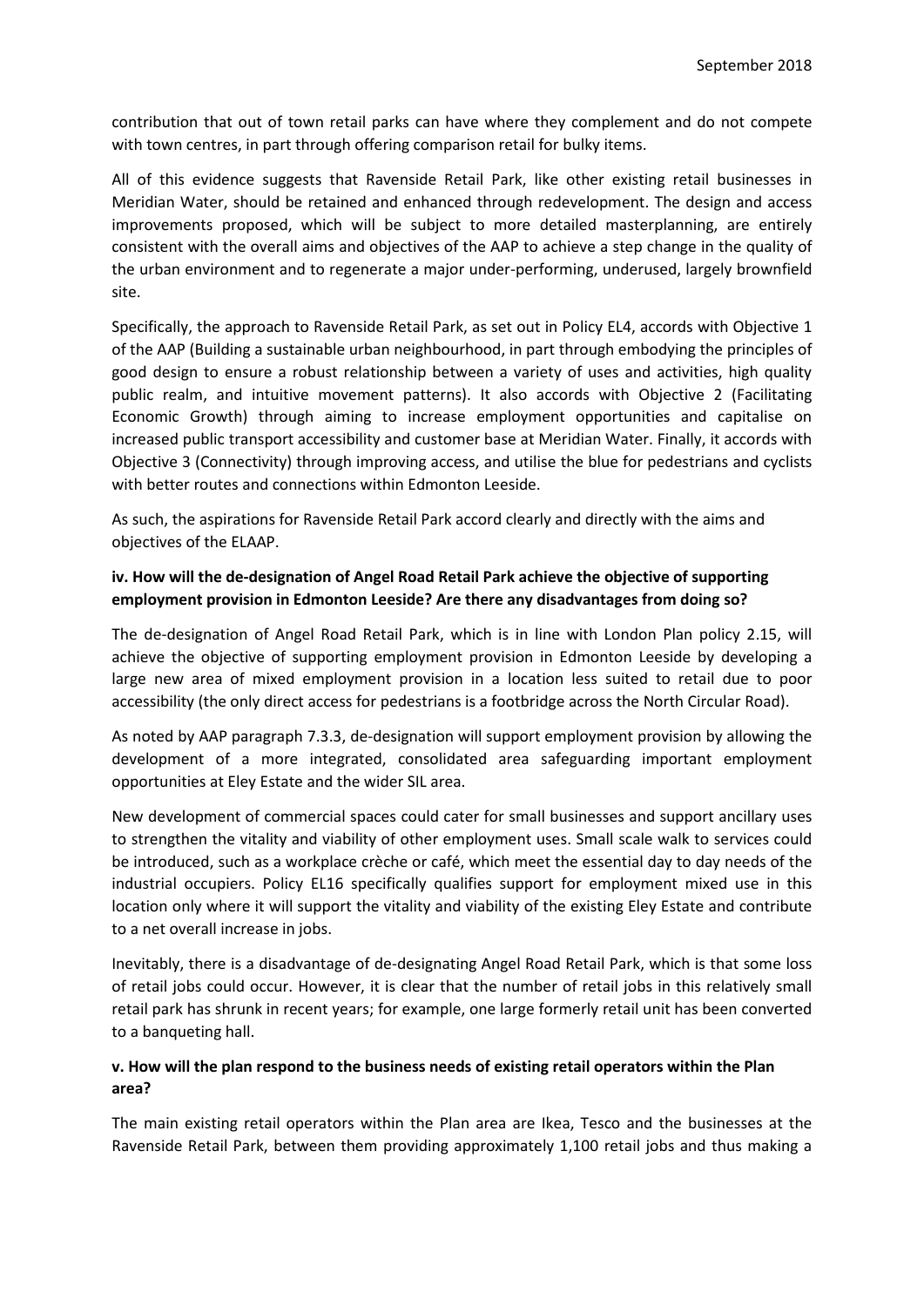crucial contribution to the local economy. The Plan will respond to the business needs of existing retail operators within the Plan area in a number of ways.

Firstly, the strategic road infrastructure in the local area is a key factor driving its attractiveness to retail uses, and the Plan seeks to retain and enhance that road connectivity, in part through appropriate upgrading of Glover Drive as the westernmost section of the Causeway (Policy EL6).

Secondly, it is recognised that existing retailers have successful businesses operating within the area identified for the Meridian Water regeneration. As the Meridian Water development progresses, the Council are aware that maintaining successful operations as regeneration progresses will be very important. Issues such as maintaining store visibility, and the quality of the customer journey and continuation of servicing and deliveries are important retail issues whilst also meeting the objective of delivering a successful new urban neighbourhood centre. It is also recognised that retail needs are changing and will continue to change over the lifetime of the Meridian Water and that, as such, solutions need to be flexible and capable of adapting over time.

Additionally, the Council is progressing a Statement of Common Ground with IKEA and exploring minor modifications to address as far as possible the existing operational requirements of retail operators.

Policy EL11 provides for the modification and adaptation of buildings and layout, including those of existing retail operators, so that they support comprehensive regeneration. In this sense, the Plan strikes an appropriate balance between comprehensive regeneration while still recognising the importance of the business needs of existing operators.

While this text is relevant to Ravenside Retail Park just as much as it is for IKEA and Tesco, for more details in terms of responding to the business needs of operators at Ravenside Retail Park, see the answer to iii) above.

## **vi. Would the wording proposed in policies EL3 and EL4 be an effective means of achieving the aims and objectives of the Plan?**

Yes, it is considered that the wording proposed in policies EL3 and EL4 would be an effective means of achieving the aims and objectives of the Plan.

Policy EL3 (the provisions of which are discussed in more detail in our answer to i above) is considered an effective way of meeting the following specific aims and objectives of the AAP:

• Objective 1: Building a Sustainable Urban Neighbourhood, specifically:

- Deliver thousands of new homes in Meridian Water (by developing a town centre to meet the day-to-day needs of new residents);

-Embody the principles of good design to ensure a robust relationship between a variety of uses and activities, high quality public realm, and intuitive movement patterns (Policy EL3 seeks to embed these design requirements within the new town centre)

- Enable distinctive place-making by maximising the local identity and character (through, for example, seeking smaller, independent shops, and maximising sense of place and character through use of waterfront development).

• Objective 2: Facilitating Economic Growth, specifically:

- Deliver a new town centre at Meridian Water with an appropriate mix of uses without undermining the primary retail function of nearby district centres (see also answer to ii above);